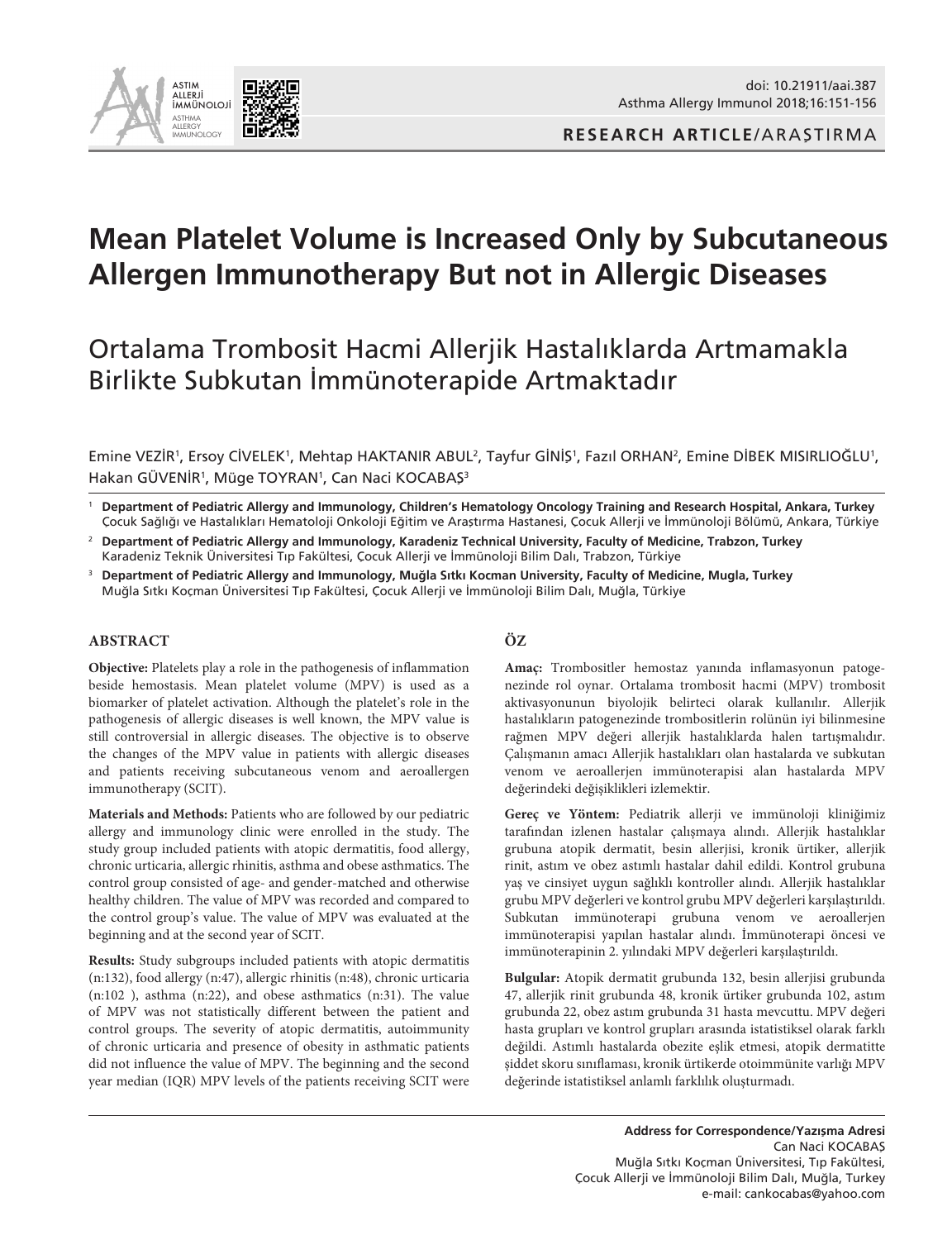| Received: 06/06/2017 • Accepted: 15/12/2017                                                                                                    | Geliş Tarihi: 06/06/2017 • Kabul Tarihi: 15/12/2017                                                                                                                                                          |
|------------------------------------------------------------------------------------------------------------------------------------------------|--------------------------------------------------------------------------------------------------------------------------------------------------------------------------------------------------------------|
| Key words: Mean platelet volume, immunotherapy, children,<br>venom, aeroallergen, atopic dermatitis, food allergy, asthma, obese<br>asthmatics | Anahtar kelimeler: Ortalama trombosit hacmi, immünoterapi,<br>cocuklar, venom, aeroallerjen, atopik dermatit, besin allerjisi, astim,<br>obez astim                                                          |
| over the years in SCIT.                                                                                                                        | Sonuç: Bu çalışma ile subkutan immünoterapide MPV değerinin<br>yıllar içinde anlamlı olarak değiştiği gösterilmiştir.                                                                                        |
| Conclusion: This study has shown that MPV changes significantly                                                                                | ve ikinci yıl ortanca MPV değerleri aeroallerjen immünoterapi<br>grubunda sırasıyla 7.5 (7.1-8.1), 8.6 (7.6-9.2); venom immünoterapi<br>grubunda sırasıyla 7.9 (7.2-8.4) fl, 8.8 (8.3-9.3) fl idi (p<0.001). |
| immunotherapy (IT) group, and 7.9 (7.2-8.4) fl and 8.8 (8.3-9.3) fl<br>respectively in the venom immunotherapy (VIT) group $(p<0.001)$ .       |                                                                                                                                                                                                              |
| 7.5 $(7.1-8.1)$ fl and 8.6 $(7.6-9.2)$ fl respectively in the aeroallergen                                                                     | Subkutan immünoterapi alan hastaların immünoterapi öncesi                                                                                                                                                    |

#### **INTRODUCTION**

Platelets play an important role in various physiological functions such as haemostasis, wound healing and inflammation (1,2). Platelet activation is associated with a rapid intracellular reorganization of actin and microtubule components of the cytoskeleton. This reorganization produces a considerable enhancement of the platelet surface area. More active platelets therefore tend to exhibit a larger volume than do less active platelets (3). MPV is the indicator of the average size of platelets and is increased after activation (4). MPV is now automatically estimated by the vast majority of commercial hematologic analyzers (5), thus providing an inexpensive, easy, fast and reliable parameter to help studying thrombocyte activation in many diseases. The relevance of MPV has been clearly underlined in studies carried out in patients with chronic inflammatory conditions (6-11). Some of these studies have found that value of MPV is elevated (6,7,10). In contrast, others have reported that the value of MPV are reduced (8,9,11).

Platelets have been shown to express both highaffinity and low-affinity IgE receptors on their surfaces (12). Therefore, they are thought to play a role in allergic inflammation. Alterations of MPV value have been shown in allergic diseases like chronic urticaria and asthma (13,14). Although these studies have contradictory results, the changing of MPV values could indicate inflammation in general. The aim of this study was to investigate the values of MPV in children with atopic dermatitis, food allergy, chronic urticaria, allergic rhinitis and obese asthmatics.

Based on these studies, we hypothesized that MPV levels would change during AIT. AIT, which is the only way of changing the destination of allergy, changes the

response to allergen exposure by inducing immunological tolerance. Allergen-specific T cells are activated, leading to an inflammatory reaction. Therefore, we evaluated whether there was any effect of AIT on the changes of MPV in children with asthma and venom anaphylaxis during IT.

#### **MATERIALS and METHODS**

This hospital-based, cross-sectional study was conducted in patients with atopic dermatitis, food allergy, chronic urticaria, allergic rhinitis, and asthma, and on obese asthmatics. The control group included age- and gender-matched healthy controls. We also evaluated the changes in the value of MPV by both venom and aeroallergen IT. The values were compared with those at the beginning and at the second year of SCIT. The study was approved by the local ethics committee.

The patients with atopic dermatitis were grouped as mild, moderate and severe using the "severity scoring of atopic dermatitis" index. All patients with food allergy had IgE-mediated food allergies. Patients with chronic urticaria were evaluated based on a positive and negative autologous serum skin test. All the patients with allergic rhinitis were sensitive only to grass pollens. Blood samples were taken from these patients in season and off season. All the patients with asthma and obese-asthma were under treatment and control.

VIT was performed with the culprit insect venom. Aluminum hydroxide-adsorbed venom extract preparations (Alutard SQ ®100% *A. mellifera* or *Vespula spp.* ALK, Horshølm, Denmark) were used.

Pollen immunotherapy with grass pollen was performed using aluminum hydroxide-adsorbed standard allergen extract preparations (ALK-Abellô, Madrid,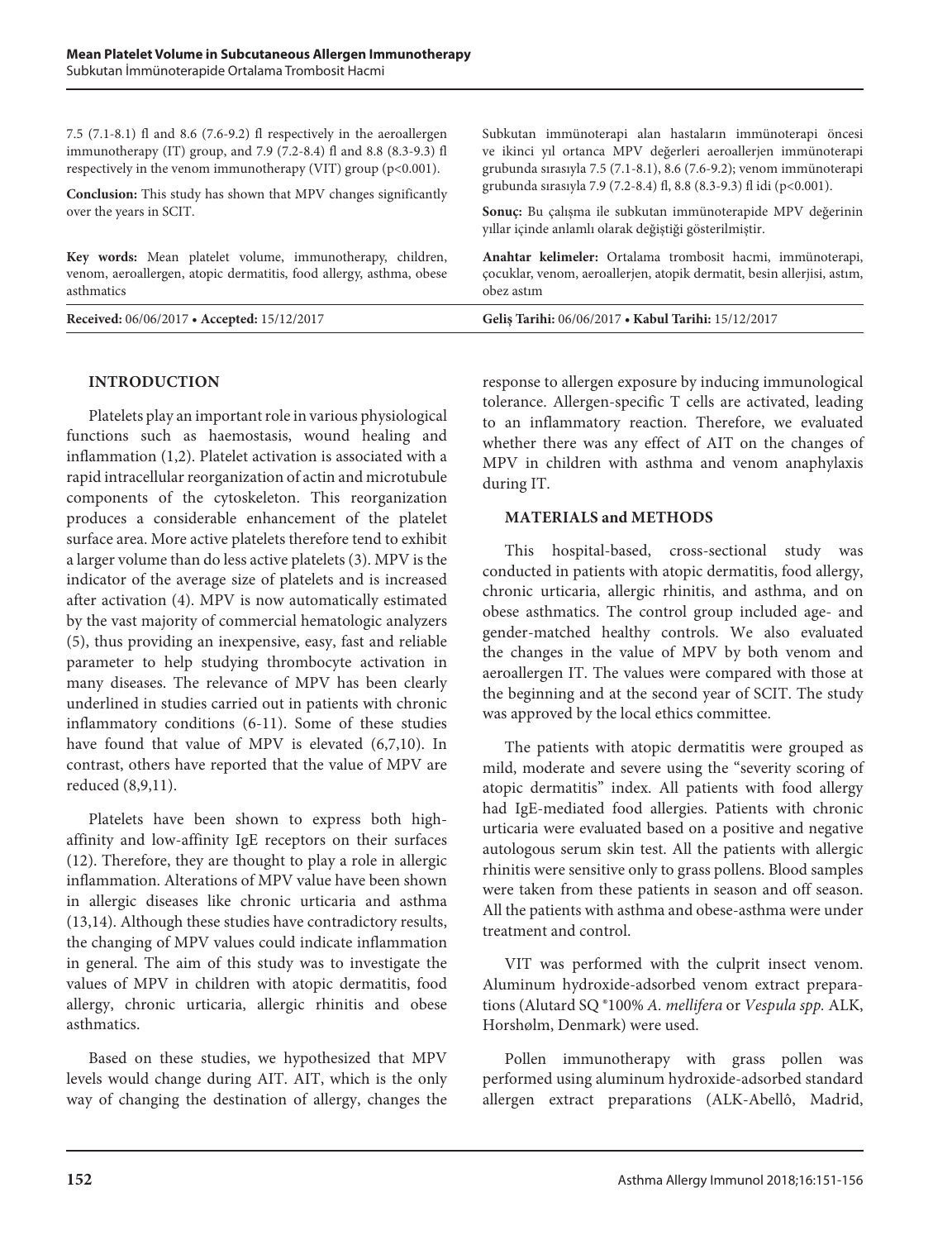Spain and Allergopharma, Germany). House dust mite immunotherapy was performed using aluminum hydroxide-adsorbed standard allergen extract preparations (Allergopharma, Germany).

A conventional protocol was used for VIT, pollen immunotherapy and house dust mite immunotherapy groups. After reaching the maintenance dose, injection intervals were every 4 weeks throughout the maintenance phase. Injections were administered subcutaneously at the distal lateral aspect of the upper arm.

Venous blood samples were collected in vacuette tubes. Complete blood count analyses were performed using a Coulter MaxM device (Beckman Coulter).

## **Statistical Analysis**

Statistical analyses were performed using the SPSS software, version 20. The variables were investigated using visual (histograms, probability plots) and analytical methods (Kolmogorov-Smirnov/Shapiro-Wilk's test) to determine whether or not they were normally distributed. Descriptive analyses were presented using medians and interquartile range (IQR) for the non-normally distributed and ordinal variables. Since the age and MPV levels were not normally distributed; nonparametric tests were conducted to compare these parameters, as well as to compare the ordinal variables. The Mann-Whitney U test was used to compare MPV levels between the patient and the control groups. The Wilcoxon test was used to compare the change in MPV levels between baseline and second years in the SCIT group. A p-value of less than 0.05 was considered to show a statistically significant result.

## **RESULTS**

The study subgroups includes patients with atopic dermatitis (n:132), food allergy (n:47), allergic rhinitis (n:48), chronic urticaria (n:102), and asthma (n:22), in addition to obese asthmatics (n:31). Median ages (IQR) of patients with atopic dermatitis, food allergy, chronic urticaria, allergic rhinitis, and asthma and the obese asthmatics were  $7$  (5-12) months,  $8$  (5-13) months,  $9.2$ (7.3-11.2) years, 9.7 (7.5-10.9) years, 10.1 (7.7-11.6) years and 9.3 (8.2-10) years, respectively. Median ages (IQR) of patients receiving venom (n=23, ALK specific) and aeroallergen IT [pollen immunotherapy (n=28, ALK specific; n=6, Allergopharma) and house dust mite IT (n=6, Allergopharma)] were 8.2 (6.6-12.4) and 12.5 (10.5- 14.6) years, respectively.

Median MPV levels (IQR) of patients with atopic dermatitis, food allergy, chronic urticaria, allergic rhinitis, asthma and asthma obese were 7.4 (7-8) fl, 7.6 (7.2-8.1) fl, 7.8 (7.4-8.6) fl, 8.4 (7.7-8.9) fl, 7.8 (7.5-8.4) fl and 7.7 (7.3-8.1) fl respectively. There was no difference between the patient groups and with the control group (p>0.05). Comparisons of the MPV values in allergic diseases and control groups have been shown in Figure 1A-F.

The severity of atopic dermatitis did not affect the values of MPV significantly. The values of MPV was not also significantly different in the patients with chronic urticaria whose autologous serum skin tests were positive or negative  $[8 (7.4-8.5)$  fl and  $[8 (7.5-8.6)$  fl respectively]. An effect of seasonal differences was not observed in patients with allergic rhinitis and asthma. No difference was detected in MPV levels in season and off season [in season MPV median (IQR) 8.5 (7.7-9.1) fl, off season MPV 8.6 (7.9-9.2) fl].

However, during SCIT, the values of MPV gradually changed. At the beginning and the second year, median (IQR) MPV levels of the patients receiving SCIT were 7.5 (7.1-8.1) fl and 8.6 (7.6-9.2) fl respectively in the aeroallergen IT group (Figure 2A) and 7.9 (7.2-8.4) fl and 8.8 (8.3-9.3) fl respectively in the VIT group (Figure 2B). MPV value in patients who have received SCIT showed an increase in the groups (aeroallergen IT group MPV0- MPV2: p<0.001; in VIT group MPV0-MPV2: p=0.001).

## **DISCUSSION**

The main finding of the study is that MPV value gradually increased in patients with receiving aeroallergen IT and VIT groups. Secondly, there was no difference observed in values of MPV in patients with allergic diseases.

Recently, MPV value has been studied in various allergic diseases as a marker of activation. The MPV value is accepted as one of the potential indicators of platelet production and consumption (15). It has been suggested that changes in the value of MPV are correlated with the function and activation of platelets (16,17).

There is no consistency between studies showing MPV changes in allergic diseases. Unlike other studies, MPV changes were assessed in patients with various allergic diseases in our study. There is only one study assessing the MPV change in atopic dermatitis in the literature.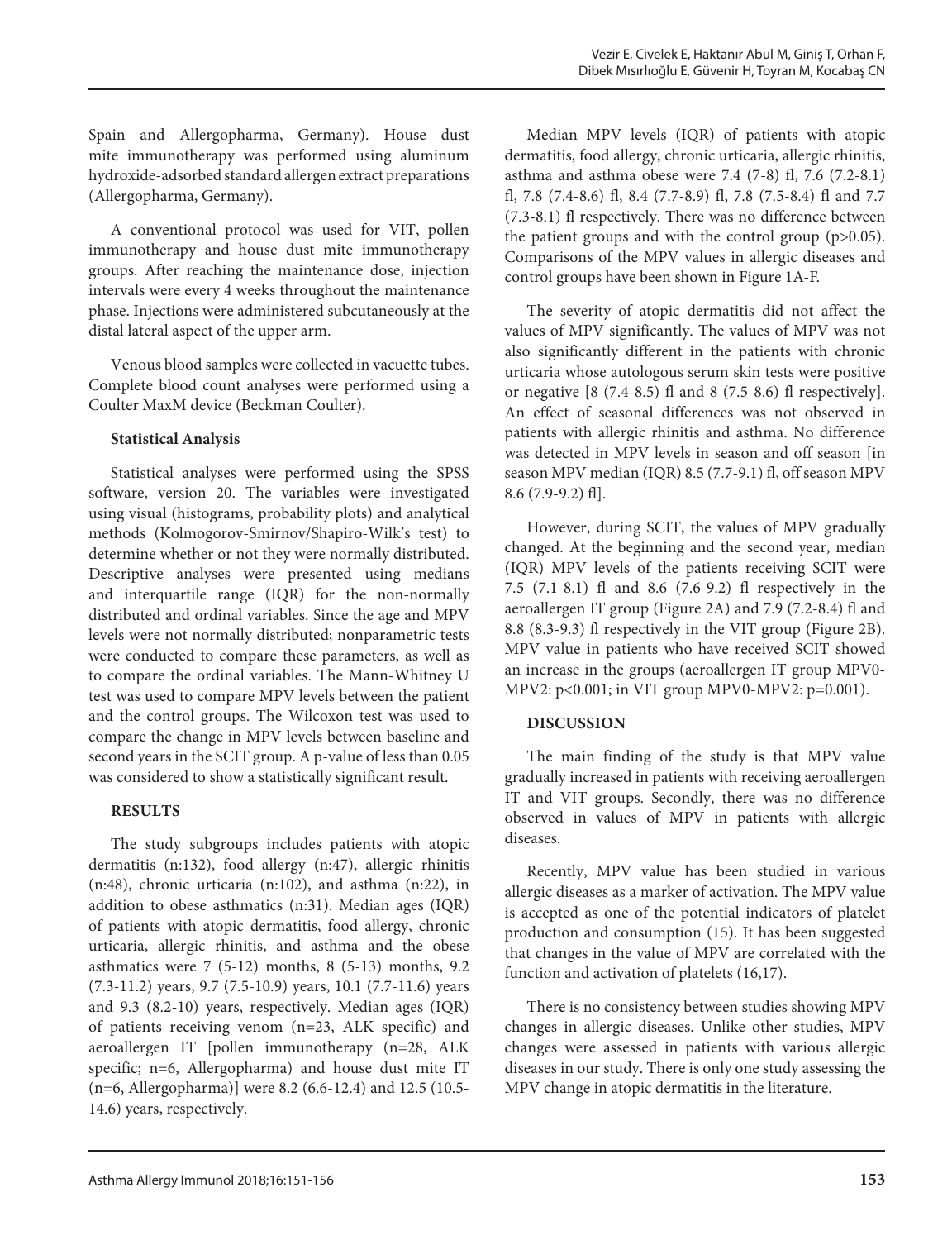#### **Mean Platelet Volume in Subcutaneous Allergen Immunotherapy**

Subkutan İmmünoterapide Ortalama Trombosit Hacmi



**Figure 1.** Comparison of the MPV values in allergic diseases and control groups.

**A)** Food allergy (n:47) vs. the control group (n:48); **B)** Atopic dermatitis (n:132) vs. the control group (n:48); **C)** Allergic rhinitis (n:48) vs. the control group (n:29); **D)** Chronic urticaria (n:102) vs. the control group (27); **E)** Asthma obese (n:31) vs. the control group (n:17); **F)** Asthma (n:22) vs. the control group (n:17).



**Figure 2.** The changes of MPV values during immunotherapy.

**A)** Aeroallergen immunotherapy group. **B)** Venom immunotherapy group.

**MPV0:** MPV level before IT, **MPV1:** MPV level after 1 year of IT, **MPV2:** MPV level after 2 years of IT.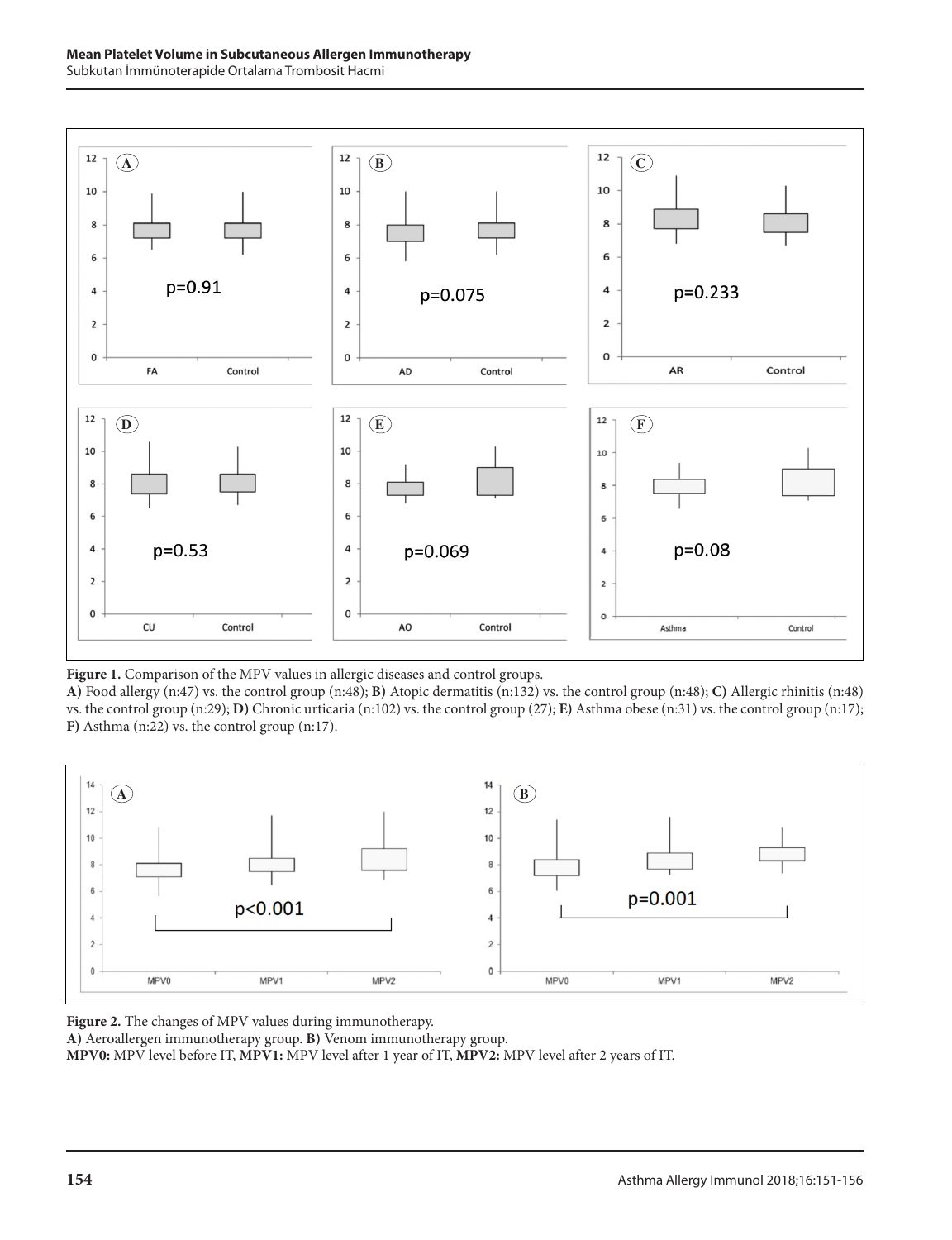In this study, while the MPV level was higher in patients with atopic dermatitis compared to the control group, no correlation was found with the disease severity (18). In our study, we found that the disease and its severity did not change the MPV values.

There is no study evaluating the relationship between food allergy and MPV value so far. We have found that there is no difference between the patients with IgEmediated food allergy and the control group in terms of MPV values in our study.

The studies evaluating MPV changes in allergic diseases have mostly been in patients with chronic urticaria and controversial results have been obtained. Kasperska-Zajac et al. (19) reported no difference between the patients with chronic spontaneous urticaria and control group in terms of MPV values. Chandrashekar et al. have shown that MPV values are higher in the group with chronic spontaneous urticaria (20). Moreover, it has been shown that MPV values are higher in those having a positive autologous serum test compared to those having a negative autologous serum skin test (20). Magen et al. similarly, showed that MPV values in the patients with chronic spontaneous urticaria who have positive autologous serum skin test are higher than the patients with negative autologous serum skin test and the control group (14). In our study, however, there was no difference between the group with chronic spontaneous urticaria and the control group in terms of MPV values and similarly, MPV values were not different between those having a positive autologous serum skin test and those having a negative autologous serum skin test.

MPV value in patients with allergic rhinitis has not been evaluated so far. There was no significant change in terms of MPV value between the patients with allergic rhinitis and the control group. Seasonal differences did not affect the values of MPV in the patients with allergic rhinitis.

A relationship has been shown between obesity and MPV values (21). For the first time, MPV values were studied in the patients with coexistence of asthma and obesity and no difference was detected.

Although MPV values are controversial in allergic diseases, our study has shown that especially the MPV values change over time in patients receiving pollen IT, house dust mite IT and VIT.

Kowal et al. have shown the advent of platelet activation developed by allergen challenge (22). They evaluated platelet counts, plasma levels of beta thromboglobulin, platelet factor-4 and soluble p-selectin in DP sensitive asthmatic patients prior to and after challenge with DP periodically at the 30<sup>th</sup> minute, and 6<sup>th</sup> and 24<sup>th</sup> hours. In this study, eleven patients responded to allergen challenge only in the early phase, and 22 patients responded to the allergen challenge both in the early and late phases. In the early responsive group, platelet counts decreased for the first 30<sup>th</sup> minute and markers of platelet activation in plasma increased. While markers of platelet activation were found to be high, platelet counts were lower both in the early and late phases in the dual responsive group. Prechallenge platelet activation status was not different than the control group (22). In a previous study it was shown that circulating platelet activity, the measure of beta-TG, in patients with grass-pollen induced intermittent rhinitis during the course of the dose increase phase of grass pollen SIT did not show any significant changes (23, 24). Besides, a recent study showed that platelet activation is inhibited significantly during sublingual immunotherapy (25). In our study, changes of MPV values and platelet counts could be explained by allergen exposure as it is applied in allergen immunotherapy. Having MPV changes in VIT like allergic inflammation is another interesting result of our study. As mentioned in the studies where an allergen challenge has been applied and platelet activation evaluated, a response 24 hours later than the challenge is considered a late response. The evaluation of MPV in patients receiving immunotherapy has been done before the next dose of immunotherapy and an average of 20 days has passed after applying the last allergen immunotherapy. MPV, markers of activation of platelets, increased over time in patients receiving IT. According to this result, it can be concluded that platelets might have a function in immunomodulation mechanisms.

In conclusion, this study has underlined that MPV changed significantly over the years in SCIT.

### **REFERENCES**

- 1. Thon JN, Italiano JE. Platelet formation. Semin Hematol 2010; 47:220-26.
- 2. Lindemann S, Gawaz M. The active platelet: Translation and protein synthesis in an anucleate cell. Semin Thromb Hemost 2007;33:144-50.